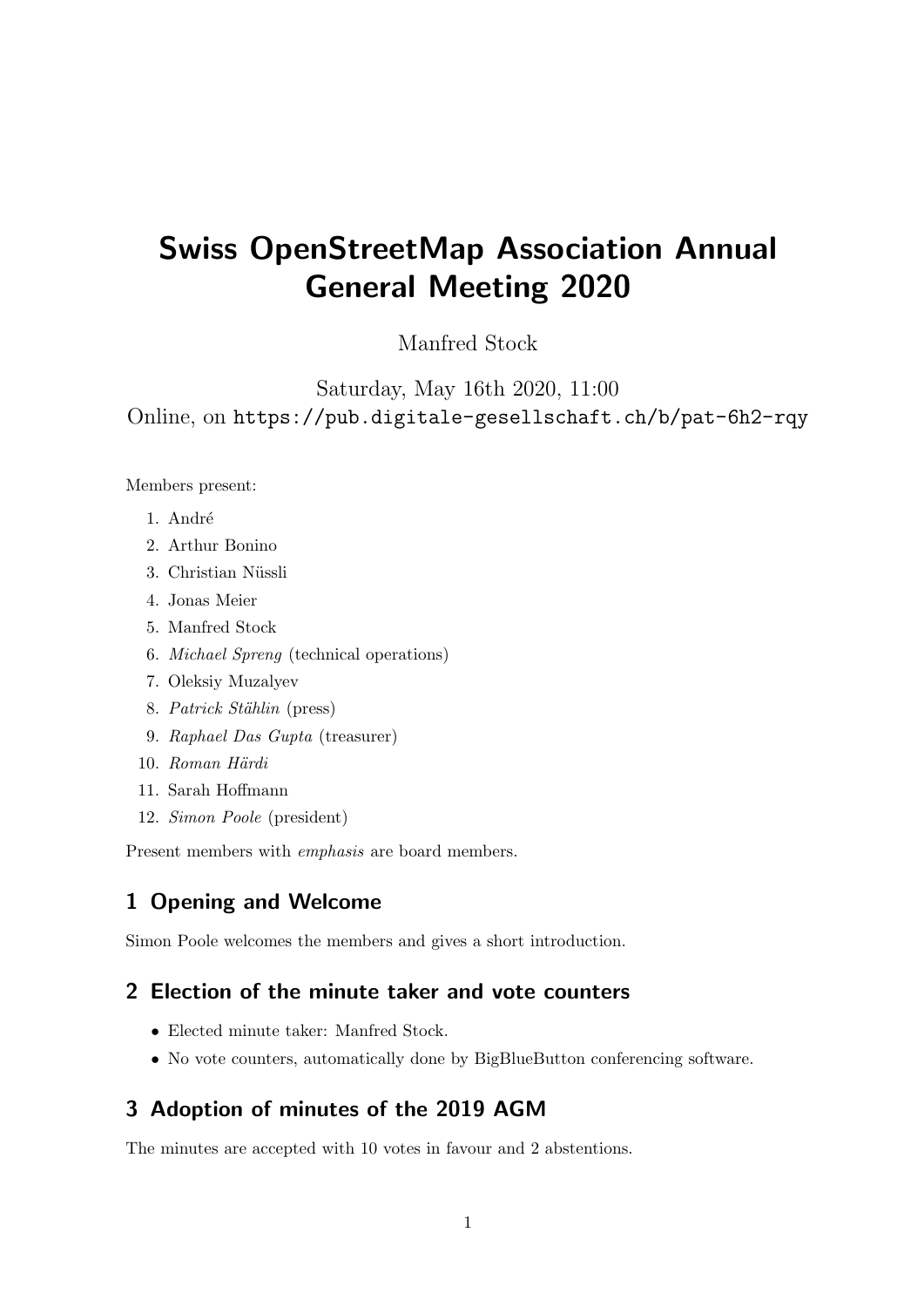## 4 Activity report 2019

Simon Poole presents the 2019 activities, among others, this included:

- Member count is mostly static.
- Sent mails to new mappers, 1280 in total for 2019.
- Attended DinaCon<sup>[1](#page-1-0)</sup> in Berne.
- Signed a memorandum of understanding with WMF-CH.
- Got second server location in Winterthur sponsored by  $Init7<sup>2</sup>$  $Init7<sup>2</sup>$  $Init7<sup>2</sup>$ , setup server in early 2020.
	- We've got worldwide tiles now thanks to the more powerful hardware.

## 5 Financial results 2019

#### 5.1 Presentation by the treasurer

- Looks similar like in most years.
- Didn't spend as much as budgeted.
- Main income from membership fees and donations.
	- Also late membership fee payments.
- Expenses for stickers, domains and hardware.
	- Also for AGM location of 2019.
- More income than we spent, so there is some surplus.

#### 5.2 Auditors report

- Presented by Simon Poole.
- Bookkeeping is correct, no issues found.
- Report accepted with 10 votes in favour and 2 abstentions.

### 6 Discharge of the Board

Board discharged with 9 votes in favour and 3 abstentions.

## 7 Membership fees 2020

Keep membership fees: 11 votes in favour, 1 abstention.

## 8 Plans for 2020

• Lobbying for opening of geodata<sup>[3](#page-1-2)</sup>.

<span id="page-1-0"></span><sup>1</sup> <https://dinacon.ch/dinacon-2019/>

<span id="page-1-1"></span> $^{2}$ <https://www.init7.net/>

<span id="page-1-2"></span> $^3$ <https://www.admin.ch/gov/de/start/dokumentation/medienmitteilungen.msg-id-78671.html>